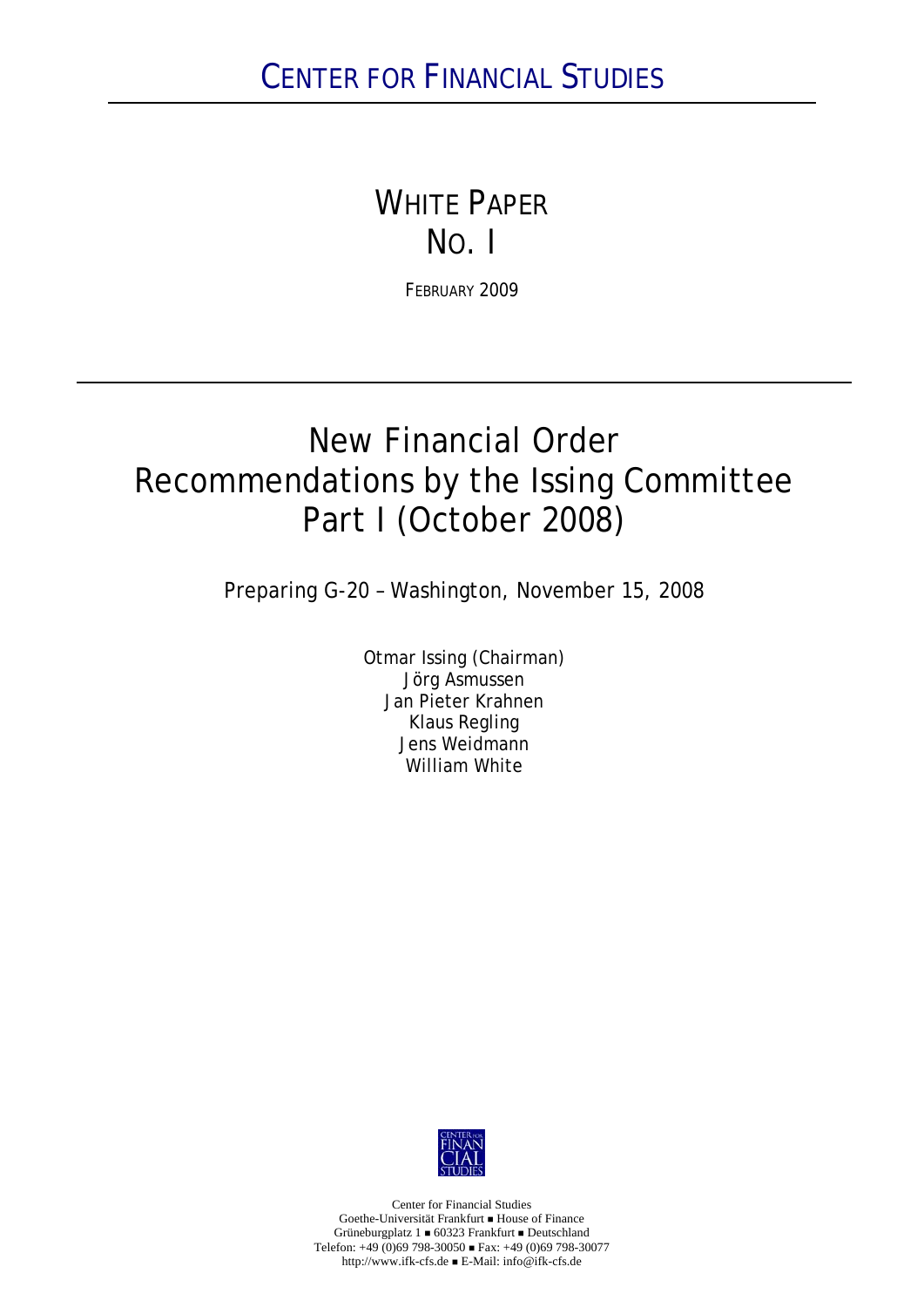# CONTENT

# New Financial Architecture (Short Version)

- 1. Purpose of the paper causes of the crisis
- 2. Recommendations
	- 2.1. Incentives
	- 2.2. Transparency
	- 2.3. Regulation and Supervision
	- 2.4. International Institutions
- 3. Concluding remarks

# Appendix (Full text)

- A 1. Causes of the crisis
- A 2. Improving the Framework
	- A 2.1. Incentives
	- A 2.2. Transparency
	- A 2.3. Regulation and Supervision
	- A 2.4. International Institutions
- A 3. Concluding remarks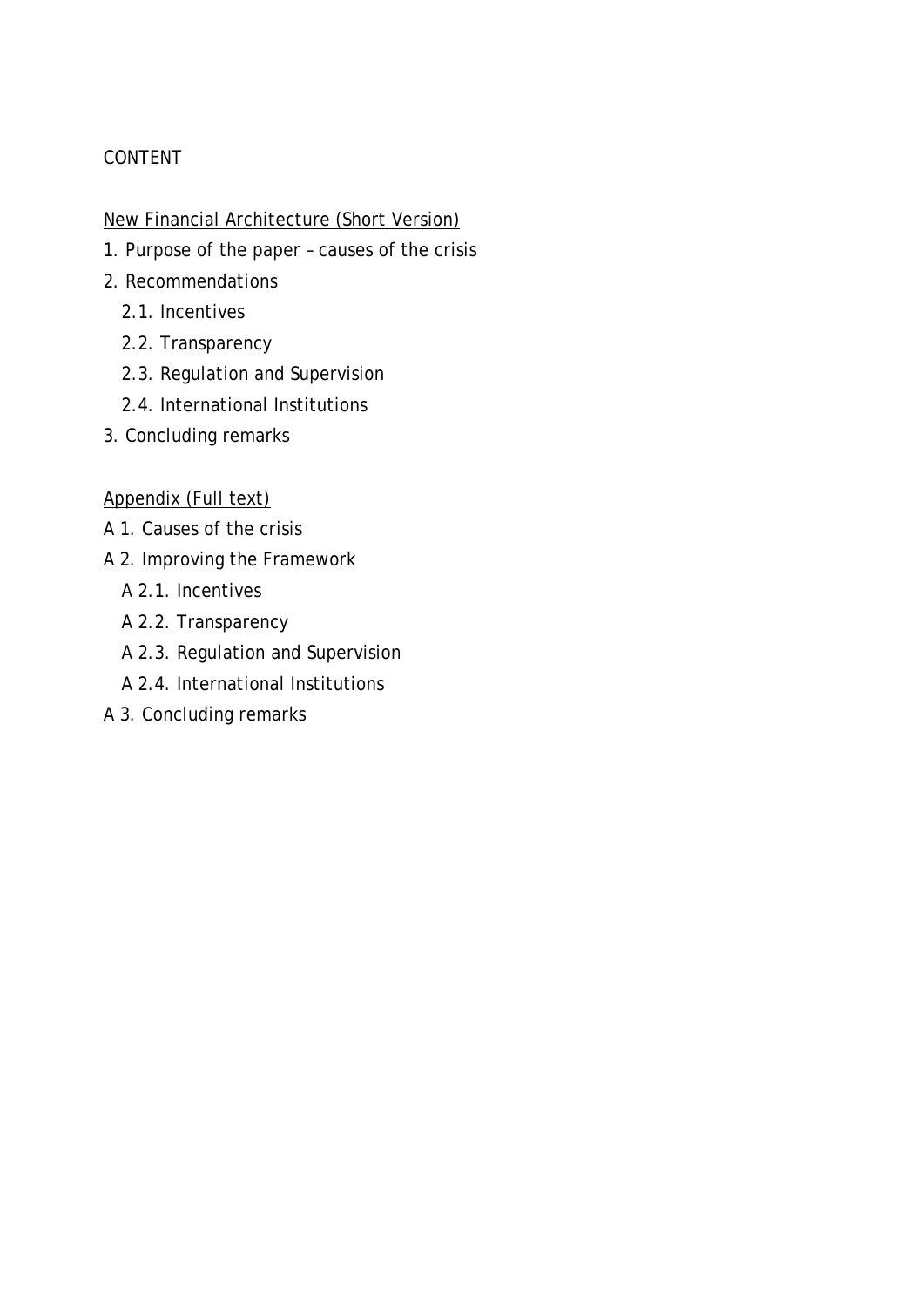#### **1. Purpose of the paper - causes of the crisis**

In line with the mandate of the committee this paper does not discuss problems of managing the present crisis. It rather deals with elements of a future financial architecture which should help to avoid a repetition of past developments. The recommendations include: Higher transparency, proper incentive structures, better regulation, efficient supervision, and improved international cooperation among authorities.

The global crisis in financial markets is the consequence of a dynamic interaction between factors in the macro and the micro side of the economy. The combination of massive liquidity and low interest rates has caused sharp increases in asset prices, especially in the housing sector of many countries. In an environment of inadequate regulation and important gaps in supervisory oversight, inappropriate incentive structures have promoted short-termism and encouraged the production of complex financial instruments, supported by high degrees of leverage. Overall, the situation in booming financial markets became more and more unsustainable. It needed only a trigger to collapse. This trigger was delivered when house prices in the US started to fall with the expectation that this would continue for an extended period of time.

#### **2. Recommendations**

#### **2.1. Incentives**

This section discusses three major cases of incentive misalignment that have greatly contributed, on the micro level, to the current financial crisis. These cases refer to structured finance, rating agencies, and management compensation. They all contributed to an understatement of true default risk, generating mispricing of credit instruments. We deal with the structuring of securitization transactions first, since it is here where the current crisis started. We then turn to the role of rating agencies, and lastly to management compensation. To the extent that our recommendations relate to better information for investors, it will be covered in the following subsection on transparency

#### **a) Rating agencies**

Rating agencies are the major information provider for bond investors in capital markets around the world. By inappropriately applying their long-established bond rating standards to the valuation of structured finance products (tranches), rating agencies have compromised their credibility. In order to re-establish trust in structured finance ratings, a number of new rules should be enforced. For this purpose, agencies should be subjected to regulatory oversight, albeit in a limited way.

- Rating performance (i.e. the long-term statistics relating initial ratings to subsequent defaults) should be monitored by the supervisors, applying high standards of transparency and statistics. Rating performance will be published regularly (e.g., once a year).
- To minimize rating shopping, unsolicited ratings are encouraged (e.g. by mandatory rating disclosure).
- Authorities should continue to review their use of structured finance ratings in the regulatory and supervisory framework und reduce the use to the extent possible in order to limit the pressure on agencies, e.g. in consumer protection regulation.
- Furthermore, rating fees may be linked to rating performance (either by linking it to default statistics, or by linking it to individual tranche performance; in the latter case, agencies essentially buy into the tranches they rate). An annual report on rating practice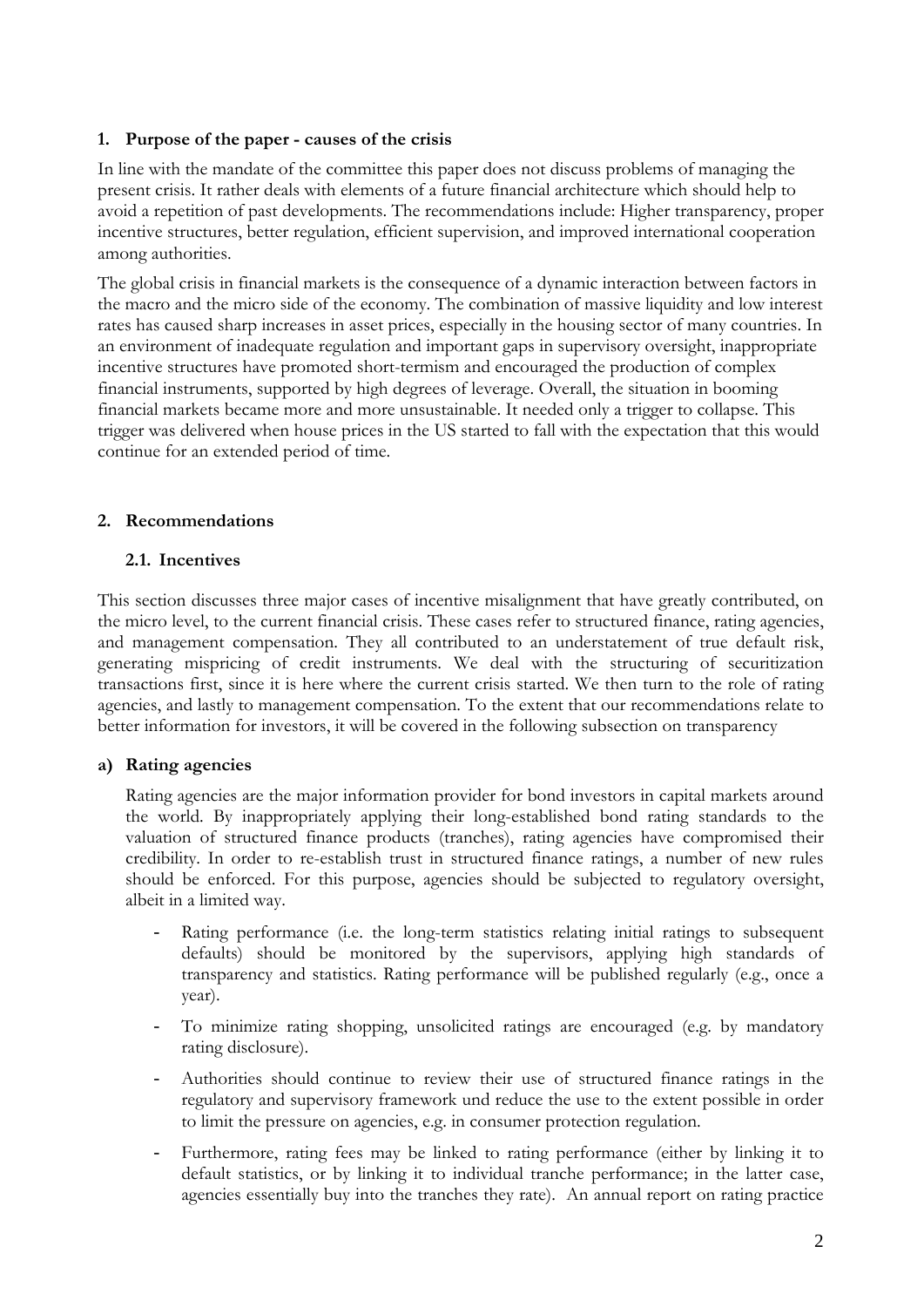and rating competition by a central oversight body may help to monitor market integrity and quality.

#### **b) Structured finance**

The pooling and tranching of loan portfolios requires special provisions to ensure that the underlying relationships between borrowers and lenders remain intact. Securitizations issued during the past few years typically did not meet these requirements. In order to realign incentives, the whereabouts of the tranches that carry most of the risk, the first loss pieces, has to be public knowledge. This will ensure that the market can once again price individual securities properly (see the corresponding paragraph under "Transparency").

#### **c) Compensation**

Management incentives have increasingly focused on short-term performance, disregarding longer-term risks. For instance, various instruments were used to frontend-load financial transactions, and by carving out income via short-term bonuses to management and employees. Since the compensation system influences management behaviour, a stronger reliance on long term performance of investment strategies is required in order to achieve an appropriate incentive alignment. New compensation models may be needed that allow striking a proper balance between long and short term orientation, involving bonus and malus components. Such schemes could resemble pension annuities rather than all-cash-out payments. Since compensation schemes should not be dictated by government decree, disclosure to investors will be a reasonable regulatory strategy (see the corresponding paragraph under "Transparency"). Of course, regulators may contribute to identifying sound practice principles for compensation schemes.

# **2.2. Transparency**

The objective of an increase in transparency is to overcome opaqueness which has prevented investors to assess the risks of financial instruments correctly. The opaqueness, in turn, is to a large extent the consequence of misaligned incentives in many areas of the financial value chain. Thus, by specifying rules of disclosure, the market will be once again enabled to pricedifferentiate between financial instruments, taking incentive alignment differentials into account.

- a) **Structured finance**: We propose to make it mandatory that in securitization transactions the economic first loss position is described and its allocation in the market is treated as a bond covenant, and is disclosed to the market, thereby avoiding opaqueness of bank portfolio risk. Disclosure is needed for the market to adequately price risks and thus induce banks to retain first loss pieces, and to apply sound banking practices. Since the size of the first loss piece alone does not determine the amount of risk retained, the stipulation of any mandatory retention rate has to be discussed carefully. Rating agencies and other information providers (e.g. auditors) are supposed to report regularly on compliance. The revelation of first loss pieces allocation among market participants may even be used to ease tensions on today's interbank markets.
- b) **Compensation**: We propose disclosing, on a regular basis, the incentive components in management compensation schemes, and to encourage rating agencies (and other information providers, like auditors) to report a firm-level metric that captures incentive alignment. Mandatory rules on management compensation, such as salary caps or bonus limits, are not advocated, as they are expected to backfire.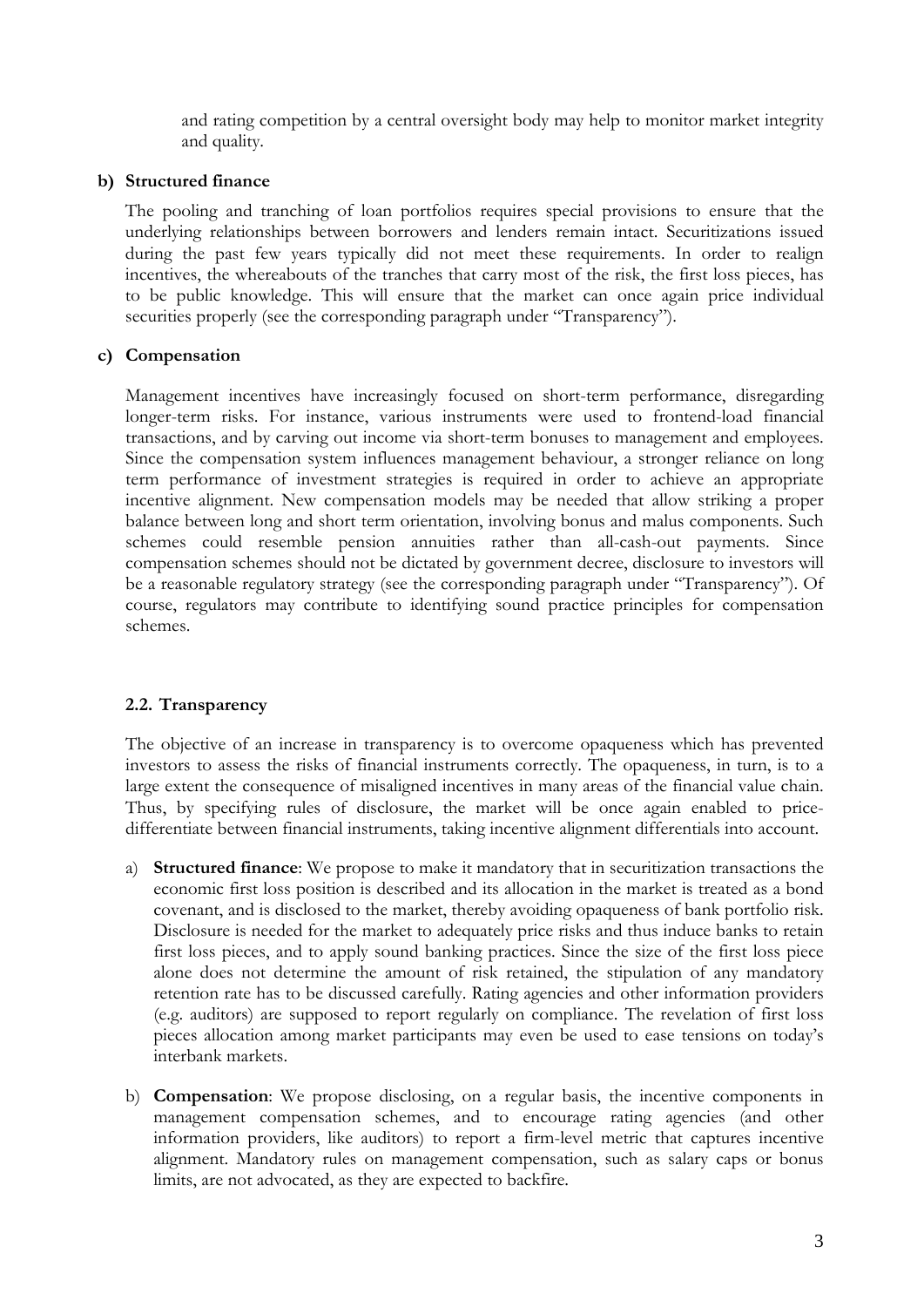- c) **Risk map**: An internationally coordinated effort in creating the institutional background for drawing, on a regular basis, a global financial risk map is recommended. The map involves all major international financial institutions, e.g. banks, insurance companies, hedge funds, and all major financial products, e.g. loans, credit insurance and CDS, and ABS. The details of such a risk reporting system still need to be worked out, possibly by a task force consisting of market participants, regulators and academics.
- d) **Credit register**: Either as a by-product of the risk map, or as a stand-alone initiative, we propose the creation of a global credit register. Such a register compiles major interbank and customer-specific exposure data to allow individual market participants, typically those institutions that also deliver the raw data, to learn about major exposures of their counterparties. While the value of such information is appreciated almost universally on a national level, there is nothing commensurate on an international level. However, even the best register will not be able to provide an account of total bank exposures in real time.
- e) **Accounting standards** are to be reviewed.

# **2.3. Regulation and Supervision**

The existing regulatory and supervisory system has important weaknesses and gaps (see 1.) and should be reformed to avoid the build-up of excessive leverage in the future and to reduce the system's pro-cyclicality.

#### **a) All gaps in the supervisory system should be closed**:

- **-** Financial institutions should be supervised on a fully consolidated basis thus inhibiting the scope for regulatory arbitrage.
- **-** Investment funds operating inside banks, insurance companies or non-financial corporates should be supervised comprehensively.
- **-** All systemically important financial institutions should be subjected to appropriate supervision and regulation
- **-** The "indirect" supervision of hedge funds via their regulated creditors needs to be strengthened by consolidating the information available from different lenders.
- **-** The activities of credit rating agencies should be monitored, including through the implementation of the IOSCO´s revised code of conduct (see 2.1.).
- **-** Market participants should urgently implement central counterparty clearing for OTC credit derivatives. Central counterparty clearing would help to monitor market developments and reduce settlement risks.
- **-** Compliance of offshore-centers with relevant regulations could be improved through an "indirect" approach if all major financial centers cooperate.

# **b) Capital requirements should be tightened after the end of the current crisis**:

- Introduction of an additional overall leverage ratio in addition to the risk-weighted Basel ratio.
- Additional capital requirements for SIVs, conduits and off-balance sheet activities unless they are fully consolidated.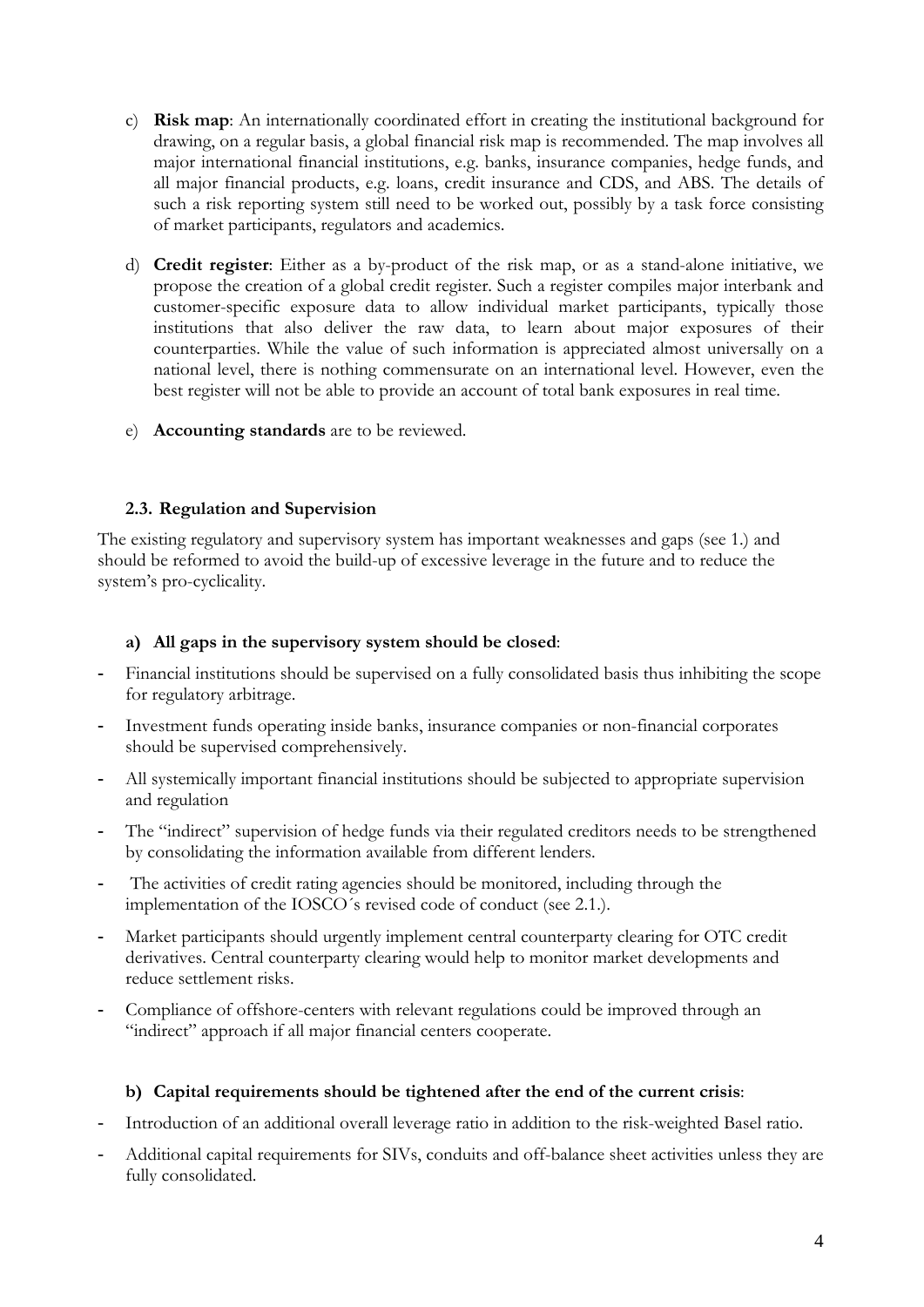- Additional capital requirements for lending to hedge funds and lending to non-cooperative offshore centers.
- Allowance for liquidity risks.

In addition, capital requirements, provisioning rules and accounting rules should be reviewed to make the system less pro-cyclical.

- **c) Cooperation** among the different authorities and bodies, which are directly or indirectly involved in the supervision of financial institutions, should be improved:
- Improved information flow between national supervisors to obtain a complete picture of the situation of cross-border banks, bank holding companies, hedge funds, and other investment funds.
- Creation of "global colleges of supervisors" for cross-border banks.
- Greater consistency in the regulation of different financial entities (banking, insurance, securities).
- Enhanced interaction between institutions with experience in assessing macro-prudential risks and those in charge of assessing micro-prudential risks.

#### **2.4. International Institutions**

International institutions should play a stronger role in crisis prevention. International institutions can help to build a more robust macro-economic policy framework, a key condition for preventing future crisis.

The **International Monetary Fund (IMF)**'s role as an international "watchdog" should be strengthened. This relates to macro-economic issues, like global imbalances and exchange rates, and to financial markets but the concept of "Bretton Woods II" is misleading. In particular, the IMF should re-direct its work towards a deeper and more comprehensive analysis of financial market developments in the following way:

- A stronger focus on spillovers between financial markets and the real economy.
- An assessment of macro-prudential risks.
- Financial Sector Assessment Programs (FSAPs) should become mandatory for all IMF members states.
- Analysis of comprehensive data on global financial market developments (as a pre-requisite for a global risk map, see 2.1.) in close cooperation with the BIS.

It is important to note the limits of what can be reasonably expected from the IMF:

- There is an unavoidable trade-off between the neutrality of the work of the IMF staff, based on rules, and the political interests if its shareholders.
- The IMF does not have the expertise to act as standard setter for financial markets.
- The IMF does not appear to be suitable to become a global supervisor for the largest international financial institutions.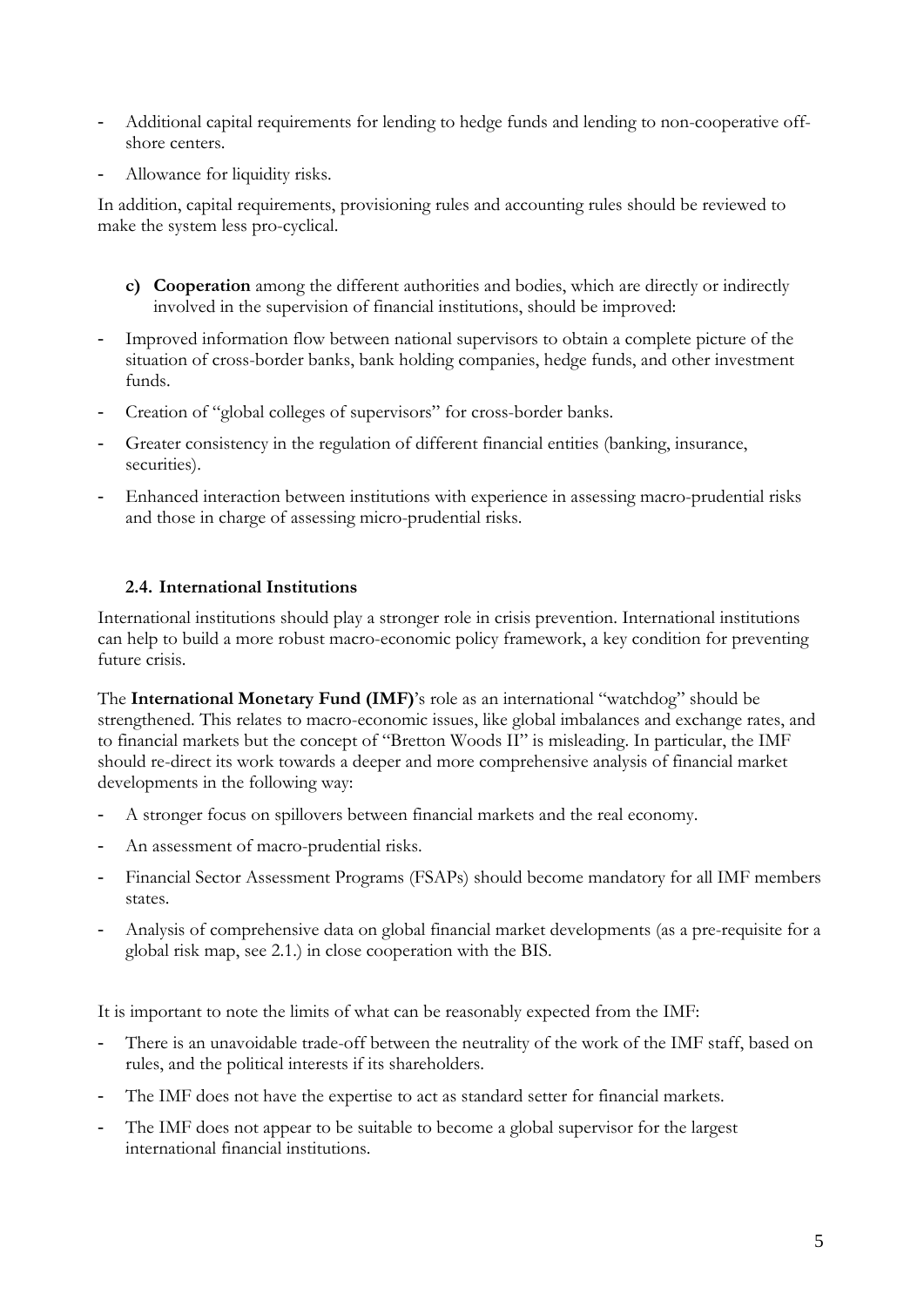**The Bank for International Settlements (BIS),** including its committees**,** is the standard setter in financial markets. It will be the key body to adopt most of the measures proposed above (under 2.3.). However, the BIS suffers from a lack of legitimacy and should broaden its membership (particularly in its committees).

The **Financial Stability Forum (FSF)** is the key forum to coordinate and advocate regulatory and supervisory reforms. But it also suffers from a lack of legitimacy as it is G7-dominated.

The FSF should continue to be anchored at the BIS but the links between the FSF and the IMF should be strengthened. A merger of the FSF with the IMF appears neither feasible nor efficient.

The membership of the FSF should evolve in line with the future enlargement of the G7/8.

**The European dimension.** The current financial crisis has also highlighted the weaknesses in the EU's supervisory framework, which remains fragmented along national lines. A reform of the European supervisory framework is essential to protect the Single Market and the Euro and needs to go beyond what is feasible globally. European issues will not be discussed by the G-20 but the EU should take the lead in implementing the proposals presented in this note.

#### **3. Concluding remarks**

A number of our recommendations are more or less straightforward and in line with those by the FSF, other institutions, or individual authors. On some issues more information and research is needed. This is one reason to warn against premature conclusions and even more against hasty decisions. The elements of a new and better financial architecture must interact in a positive way and support each other. This cannot be achieved by quick and unavoidably short-sighted actions. It is also important that the crisis management –increasingly with the duration and dimension of measures- takes into account the impact on the future development of financial markets. This refers not only to exit strategies for state interventions in banks etc., but also to the creation for a stable, non-inflationary environment.

Current proposals for strengthening the financial architecture are basically focused on providing better rules for private actors. This is very important, but not enough. An analysis of the underlying causes of the crisis show that it would not have gained such significant and costly dimensions without a macroeconomic environment of massive liquidity and persistently low interest rates. As a consequence, sounder macro policies and more prudent rules for individual actors have to go hand in hand.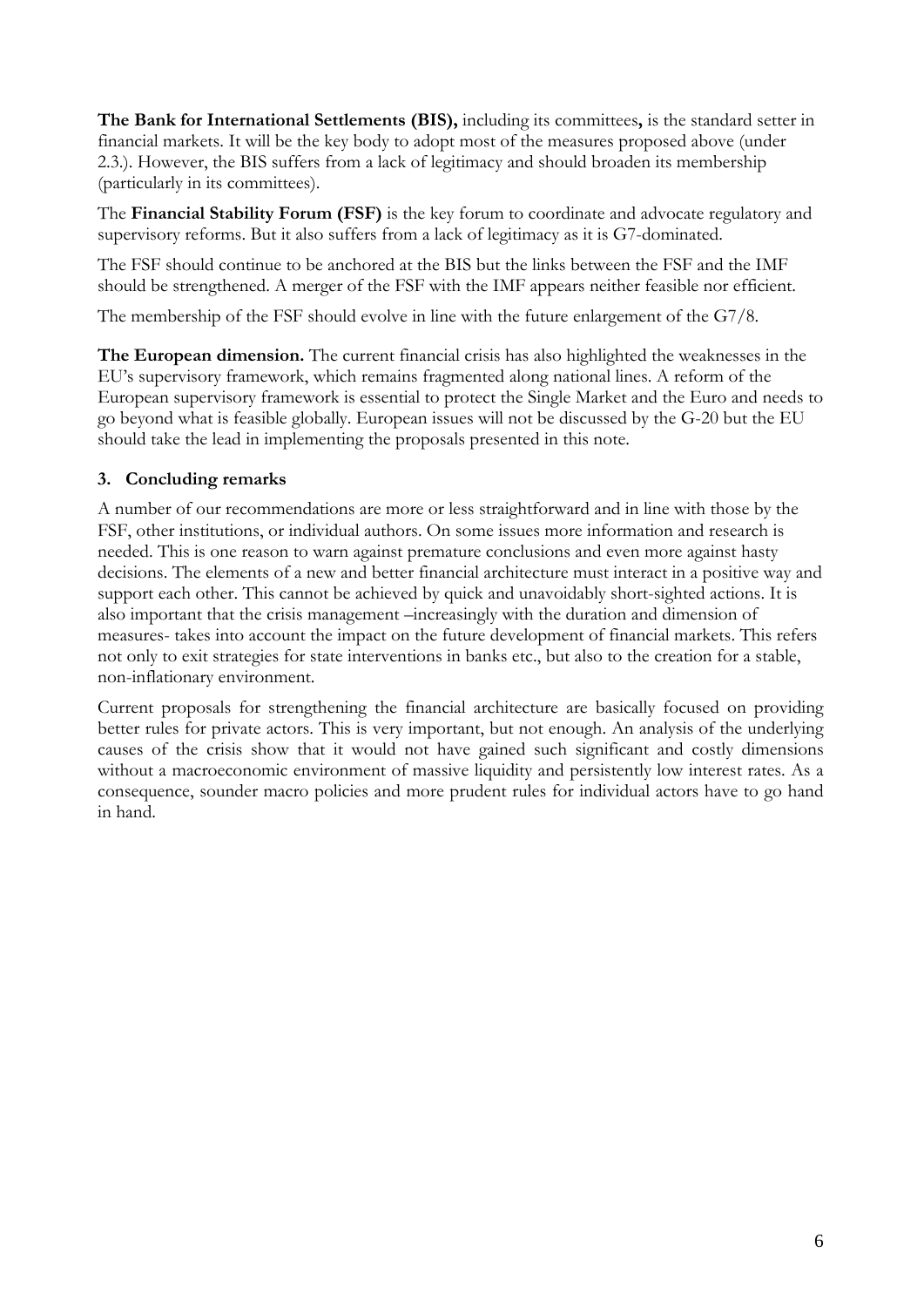#### **Appendix**

#### **A 1. Causes of the Crisis**

Since the end of the 1990s and thereafter, interest rates have been low and liquidity high around the world. This was due in no small part to currency pegging in key regions of the world economy.

The increasing integration of China and other emerging markets into the world economy resulted in global pressure on commodity prices. As it picked up speed, globalization limited the scope of businesses to increase prices and restrained wage growth in industrialized nations. The huge rise in liquidity therefore did not make itself felt on commodity prices for quite a while. Nor did the strategy of "inflation targeting", whilst ignoring money supply and credit volumes, encourage central banks to raise interest rates.

However, the high level of liquidity did not remain without consequences. It led to rising asset prices around the world. The combination of high liquidity and low interest rates produced a strong incentive to choose ever riskier investments. As a result the premium over secure investments became ever smaller. This trend was enhanced by numerous financial innovations.

The securitization and packaging of financial products – without the originator retaining any risk – compounded this trend. Complex products were bought world-wide, and in particular in Europe, in Germany not least by institutions with no viable business model of their own. The certificates issued by the rating agencies underpinned this behaviour.

Transparency had largely been lost. It had barely ever existed at global level, and at some stage the players themselves retained only a rudimentary overview of their own transactions. A lack of regulation was revealed, especially in the USA, where politically leveraged institutions (Freddie Mac and Fannie Mae) amplified the real estate boom yet further. In numerous countries the banks circumvented capital regulations by establishing new entities for their activities. The failure of the oversight regime cannot be excused by the fact that these activities were entirely legal.

This development occurred against a backdrop of financial incentives which rewarded shortterm success – in particular the sale of new financial products – with no reference to the long term. Risk management shortcomings within financial institutions have now also been revealed.

While maintaining liquidity and protecting depositors are central mantras of banking regulation, the problem of "market liquidity" has been largely neglected. It was blithely assumed that it would always be possible to refinance short-term debt via the markets at any time.

These factors combined to produce a situation in which only a slight prod was needed to shake the entire (inverse) pyramid, and indeed to bring it toppling down. This prod was delivered by the subprime crisis in the USA, the impact of which first shook the German banking world for the reasons familiar to us all and continued to spread. In the aftermath, these ripples produced by the real estate crisis spread to the countries that were more or less predestined for it because their housing markets had been overheated for years.

It would however be too simplistic and indeed misleading to blame the crisis entirely on the subprime troubles and the real estate markets. As important as this factor is – and as important as an end to the housing-market crisis in the US is for worldwide recovery – the subprime disaster was only the trigger that sparked off a worldwide financial crisis. Risks were reevaluated everywhere – the spreads, risk premiums rose abruptly, and the high volatility of the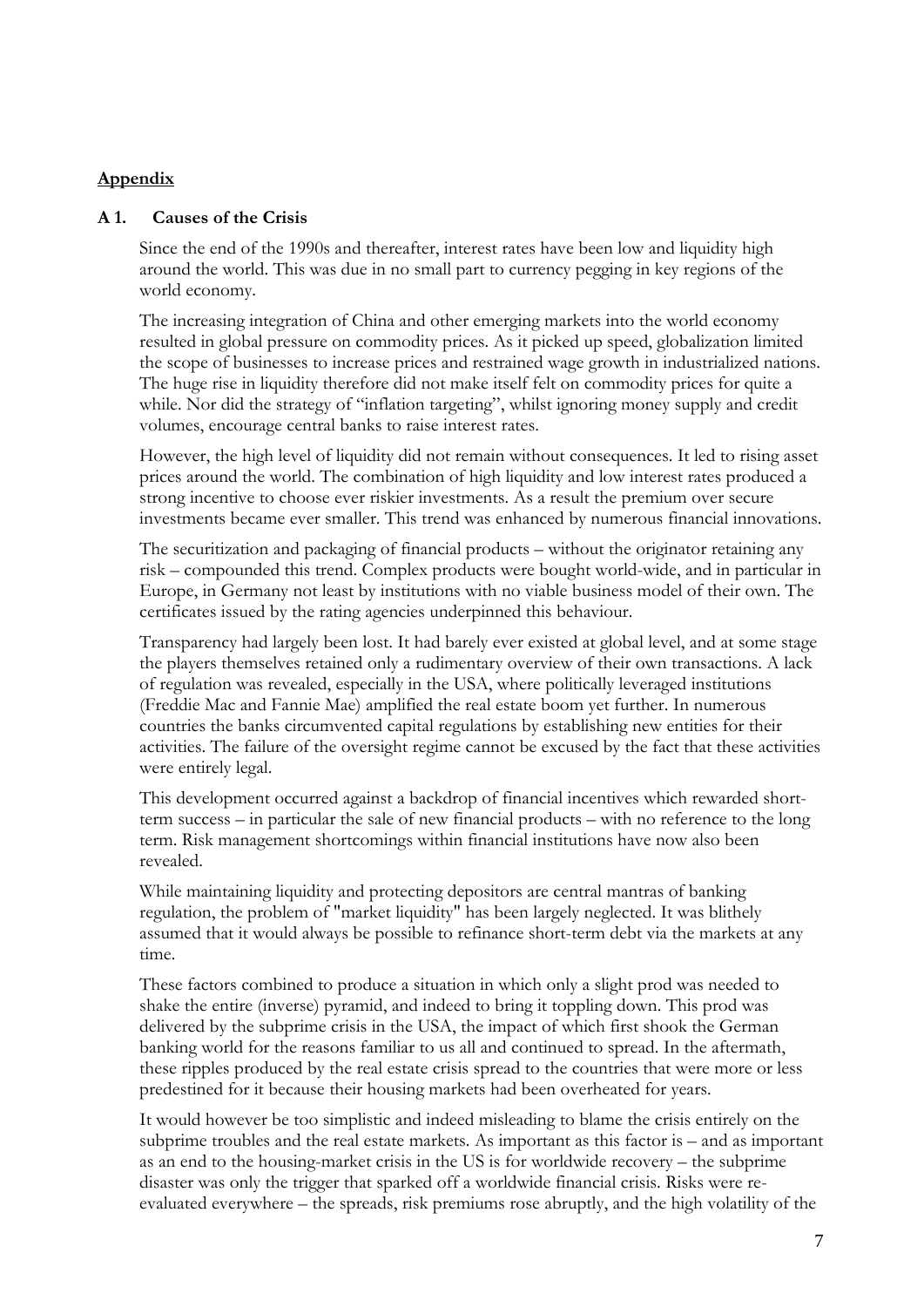evaluations contributed to further insecurity. Access to short-term refinancing on the markets was abruptly cut off. This caused an undreamt of liquidity crisis. With the collapse of their assets, the banks' capital ratio was put under immense pressure, and the first institutions had to be taken over or "rescued". The sense of insecurity reached a peak with the collapse of Lehman Brothers.

Since that time, the authorities in many countries have taken ever more aggressive steps to stabilize the financial situation. Liquidity infusions have been increased, government guarantees have been offered for various forms of private debt, and public sector funds have been offered to support the recapitalization of banks. While we are still a very long way from restoring trust in the markets and between stakeholders, these efforts do seem to have improved the financial situation somewhat. There have been some signs of a growing willingness for banks to lend to each other for periods longer than just a few days. Not surprisingly, however, these unusual initiatives have also raised concerns about "moral hazard" looking forward.

Nor can it be judged that the worst of the crisis is behind us. While the financial situation might temporarily appear better, the deterioration in the real side of the global economy is becoming increasingly evident. Household consumption has weakened sharply, particularly in countries where saving rates fell markedly under the influence of easy credit conditions. This tendency to retrenchment seems likely to be exacerbated both by falling asset prices and tightening credit conditions. Investment spending might also fall against such a background. Evidently, as the economy slows, both household and corporate bankruptcies will rise. This implies further losses to financial institutions and potentially still tighter credit conditions, with further impacts on both the real economy and asset prices. In sum, the joint process of deleveraging in both the real and financial sectors might still have a significant way to run.

The seriousness of the current situation evidently raises first the challenge of further policy actions to help manage the crisis. At the same time, these circumstances also present us with a political window of opportunity for reforms designed to help minimize the severity of future crises. This opportunity should not be missed, even if a repetition of recent events might be thought unlikely for some time to come. This fact, that we do have time means that suggested reforms can be well researched and carefully thought out in advance. Impetuous action, particularly if motivated by the desire to punish those held to blame for our current troubles, could easily prove counterproductive. Well considered and credible reforms, valuable in themselves, could also play a significant role in offsetting the moral hazard associated with the measures currently needed for crisis management. In this fundamental sense, crisis management and crisis prevention should not be seen as substitutes but complements.

# **A 2. Improving the Framework**

# **A 2.1 Incentives**

In this section we discuss several incentive misalignments that are typical for the industry. They all work in the same direction, namely they underestimate the true probability of default on the debt instruments being offered for sale. We start with the structuring of transactions, then turn to the role of rating agencies, and lastly to management compensation.

The 2007 credit crisis evolved initially around the subprime mortgage market in the US, which entailed lending programs, often government sponsored, targeting low wealth individuals. Since personal income of debtors tended to be low as well, lending in these markets was typically based on asset value alone. Mortgage Backed Securities (MBS) offered an easy ways to access capital market funding, despite the low incomes of those taking out mortgages. Government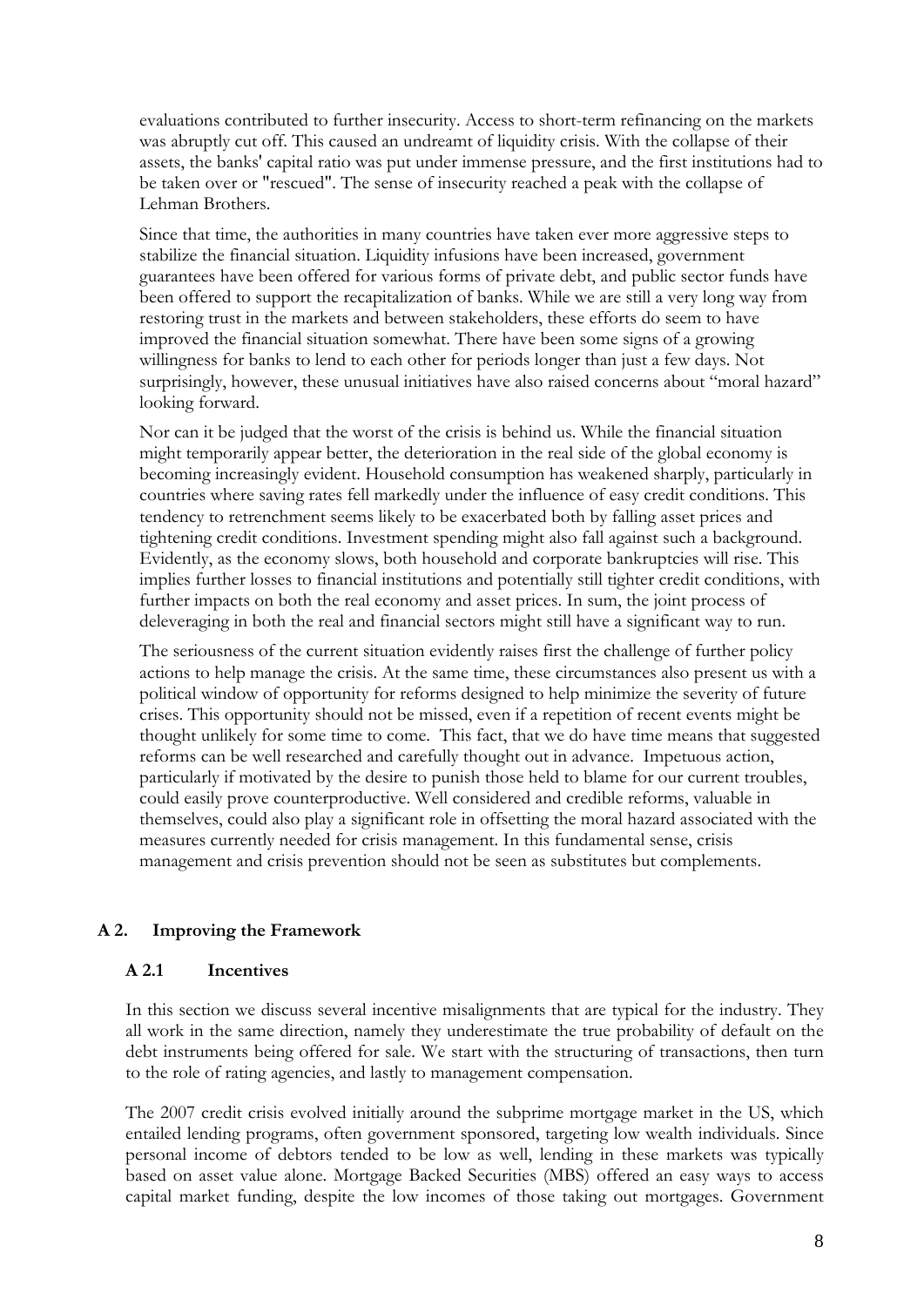sponsored programs (Fannie Mae and Freddie Mac) played an important role in market development, both in terms of increasing market volume, and in terms of pushing debtor quality to lower levels. Using mortgage lending to enhance home ownership among lower income strata was an explicit objective of US Congress, and government sponsored programs were eager to comply.

Securitization of mortgage loan portfolios, and more generally of all types of consumer and commercial lending, is in general a useful way to mobilize funding for retail and commercial credit, and as such a viable alternative to bank deposits. Furthermore, properly designed securitization programs can address successfully the destruction of lender incentives that might be expected to go along with outright loan sales. Careful borrower selection, continuous loan monitoring, timely restructuring and intervention in default situations – all these elements of prudent and efficient banking can be upheld in securitization transactions. However, incentive alignment requires securitization transactions to obey specific technical rules of structuring, which in essence put a cap on the amount of risk that can be shed on the market. This rule, however, was not respected in securitization markets in recent years. This led to the over-pricing of low quality MBS at issue. Similar quality problems have begun to surface in other markets as well (e.g. credit card and car loans, and cov-lite corporate loans) with the full impact likely still yet to be seen.

Why did investors not respond rationally by increasing the required risk premium, thereby demanding an adequate compensation for the increase in risk? One reason is, in addition to the increasing appetite for risk prevailing across virtually all markets at the time, was the lack of information on the true risk properties of the underlying loan portfolios, in particular on the whereabouts of the first loss position. One has to recall that up until the early years of the century, perhaps until 2004, the standard securitization practice entailed retaining the first loss position. When, where, and to what extent retention standards in the industry were changing, is still largely unknown. But it is consensus opinion that these standards have been weakened over time, and that investors were ignorant of these changes for a long time. When investors began to focus on the possibility of such changes, probably in mid-2007, it became evident that the prices of structured instruments could no longer be based on originally assigned ratings. Combined with the more general retreat from imprudent risk taking, this contributed to the virtual shutdown of markets for structured products.

This raises the issue of the role of rating agencies (RAs) in these markets. In short, RAs have played the role of trusted gatekeepers. ABS market development would not have been possible without RAs providing quality assurance about inherently complex financial products to unsophisticated investors. Most observers believed that RAs were technically well equipped to perform this task, and in particular that the RAs reputational capital would serve as a strong line of defence against any compromising of rating standards. We have learned otherwise.

First, the self-disciplining role of reputation cannot always be relied upon, even under normal market conditions. This is particularly true for high quality bonds and notes, mainly because the implied default probabilities are so small. It would need very long periods to verify statistically that rating standards have been compromised, and it therefore remains unclear how agencies that cheated would be punished by the market.

Second, ratings could be gamed, i.e. clients may have been able to outsmart the rating standards. Consider ratings assigned to structured products, like MBA tranches. They are based on estimating the loss distribution of the underlying loan portfolio. These estimations rely on models that are not fully transparent to the industry. However, RAs provided "customer end" tools to their clients which allowed banks to run pre-tests of their new securitization portfolios before submitting to the RA. As a result, loan portfolios could be designed in a way that just met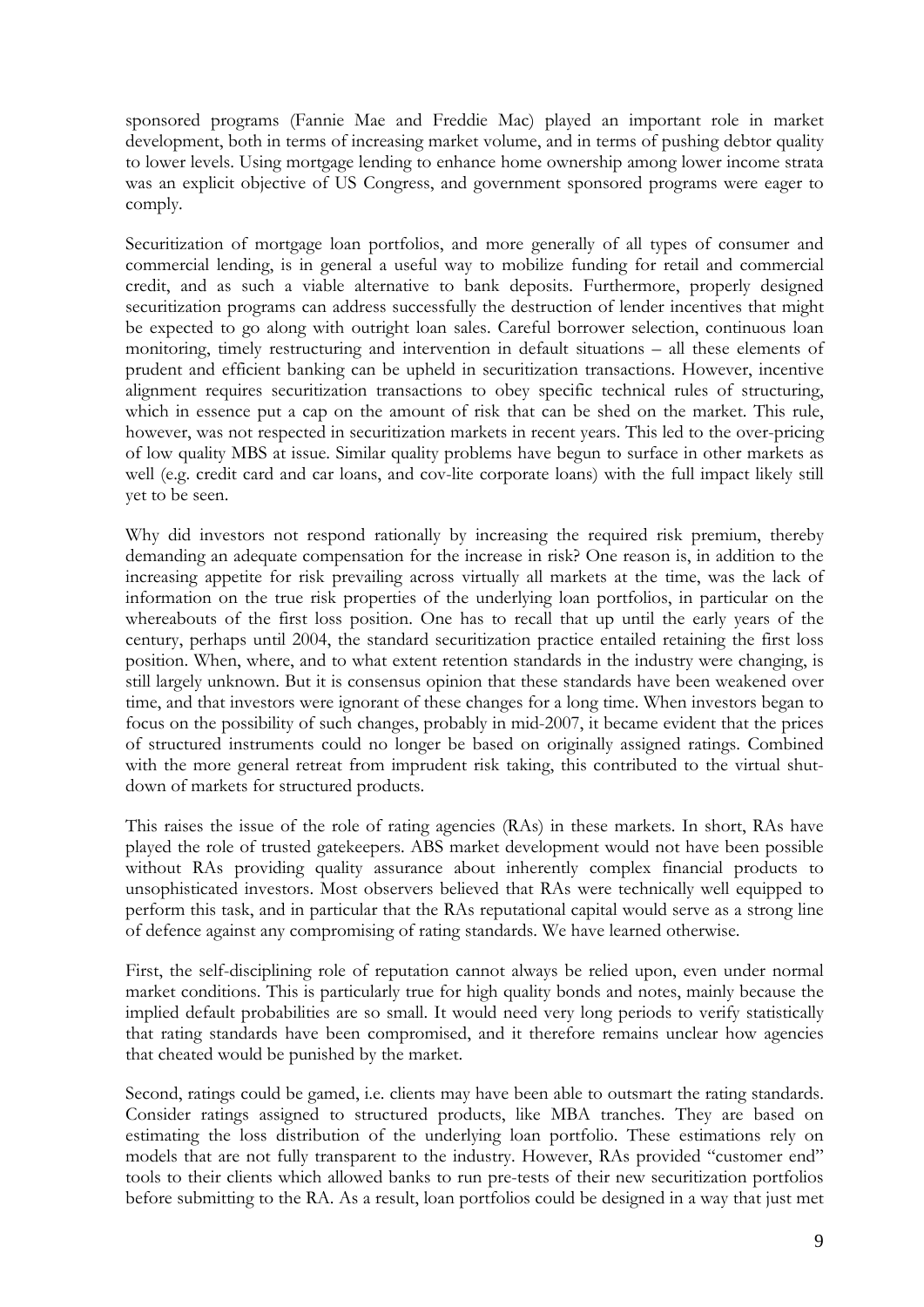the criteria included in the relevant model, but may have additional risk pertaining to criteria not included in the model. As an example, consider information on whether first loss tranches are retained or not. Although we know that the sale of the so-called first loss piece lowers expected portfolio returns, this is not an explicit part of the rating model currently in use, and is therefore not reflected in the assigned rating. Hence the issuer can raise its profits by selling first loss pieces, without disclosing it to the investors. Note that the gaming argument refers to Structured Finance (SF) products only, not to corporate bonds in general. The reason is that in SF, the tailoring of portfolio composition is feasible (easy, low cost), while it is infeasible (difficult, expensive) if the underlying asset pool is an entire corporation with its fixed assets.

Third, rating shopping by issuers also contributed to a gradual erosion of rating standards among structured finance products. The negative effect follows from the right of issuers to suppress ratings which it deems to be unwelcome (unsolicited), thereby exerting pressure on the agencies.

Incentive misalignment in the industry is not confined to inappropriate securitization techniques and incentive conflicts at rating agencies. It also entails compensation systems, both for top management and for employees and line management, particularly in trading and sales. The problem is an incentive structure which induces a focus on short-term profitability, and a neglect of longer-term risks. Examples are bonus payments due at, or shortly after, selling a mortgage loan, or fees for issuing structured finance securities. Alternative compensation systems that lead to a full appreciation of risk and return will stretch the payoff at least partially over the life of the underlying business, thereby making it performance-dependent. The general idea is to add a malus component to the compensation scheme.

Here is a list of concrete measures suggested by the above arguments.

1. First loss pieces

The issuer should be obliged (by law) to inform the market of any change in the size or composition of his stake in the first loss piece. This should encourage him to make a binding commitment to retain the first loss piece. On the other hand, if the issuer wants to sell the first loss poition, then the market can respond immediately, thereby allowing price differentiation of issues with and without recourse.

2. Ratings.

Regulatory oversight addresses incentives problems in four areas. First, rating performance (i.e. the long-term statistics relating initial ratings to subsequent defaults) should be monitored by the regulators, applying high statistical standards. Rating performance relative to outcomes should be published regularly (e.g., once a year). Second, to minimize rating shopping, unsolicited ratings should be encouraged (e.g. by mandatory rating disclosure). Third, the use of structured finance ratings in public regulation has to be reconsidered (and dropped if necessary) in order to limit the pressure on agencies, e.g. in Basel II regulation, or in consumer protection regulation. Fourth, agencies should be encouraged to adjust their rating methodology to innovations in the financial industry, e.g. to flag structured finance ratings, to reveal incentive alignment and first loss piece retention as part of the rating information. Furthermore, rating fees should be linked to rating performance (either by linking it to default statistics, or by linking it to individual tranche performance. In the latter case, agencies might be obliged to buy into the tranches they rate (in effect to put their money where their mouth is). An annual report on rating practice and rating competition by a central oversight body might help both to monitor market quality and to draw attention to outstanding analytical uncertainties of which investors might be unaware.

3. Compensation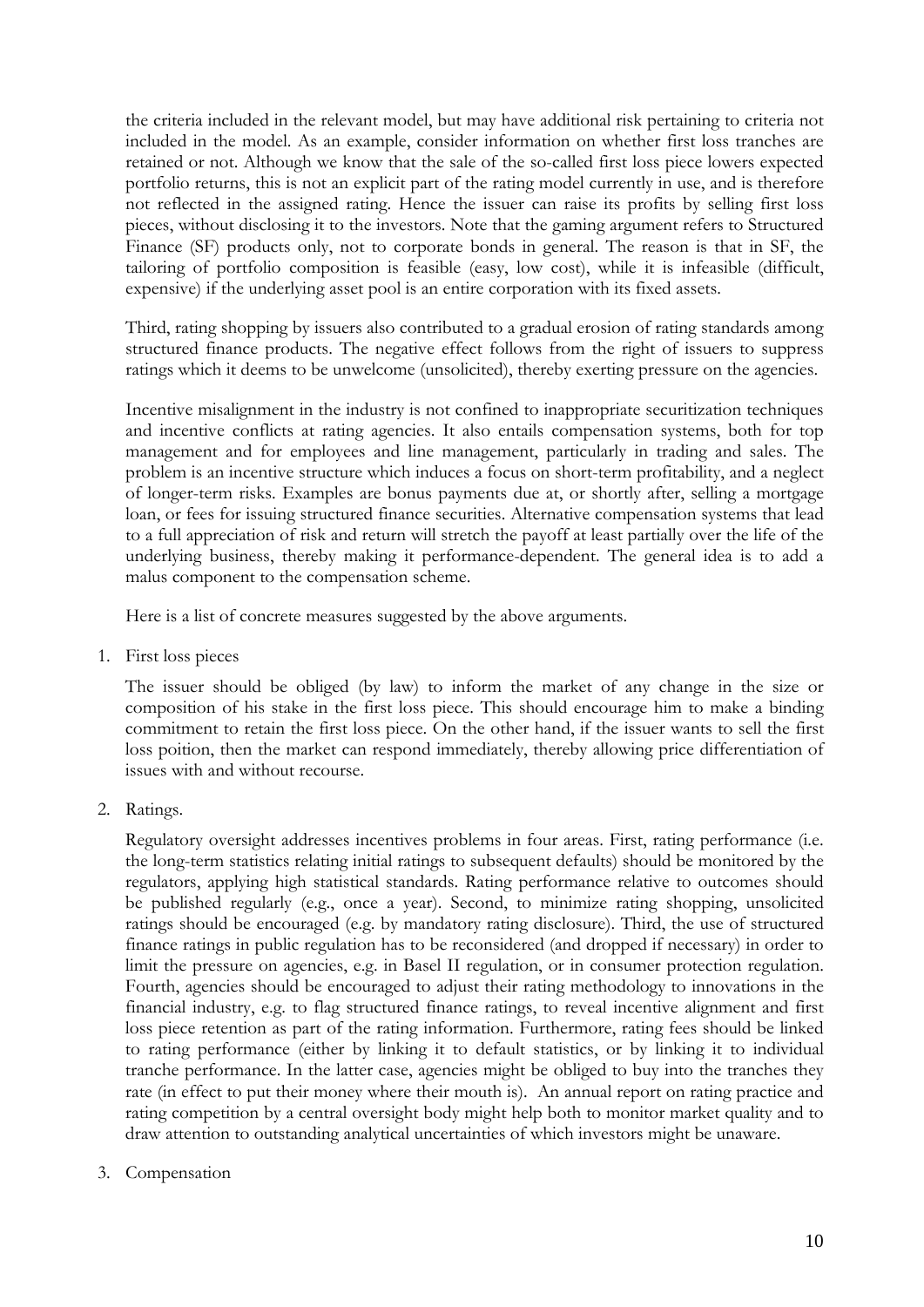Since the compensation system influences management behaviour, a stronger reliance on long term performance of investment strategies is required in order to achieve incentive alignment. New compensation models maybe needed that allow striking a proper balance between long and short term orientation, e.g. bonus and malus systems, comparable to pension annuities. We propose that the incentive components in management compensation be disclosed on a regular basis. As well rating agencies (and other information providers, like auditors) should be encouraged to report a firm-level metric that captures incentive alignment in management compensation.

#### **A 2.2 Transparency**

The issue of transparency is closely related to the idea of incentive alignment. Through the disclosure of appropriate information market participants are assisted to make correct inferences on, for example, project risk and return, and market pricing and liquidity. Increased transparency is therefore a key requirement for improving market functionality. This being said, one has to keep in mind that there are certain institutions, like rating agencies, where some degree of secrecy is required for them to perform their task properly. This is why transparency of rating processes, as distinct from rating performance, is not recommended, in order to avoid a gaming of the system.

Turning to the inter-bank liquidity crisis that started in the fall of 2007, we see opaqueness of true risk exposures after several years of deteriorating credit standards as the major reason for the near-universal lack of trust among banks. It seems that on the level of bank assets, even experts in banks and rating agencies were no longer able to properly assess the characteristics (e.g. the moments) of the underlying credit risk. One reason for the unprecedented degree of opaqueness was once again the rising importance of structured finance. These financial instruments had loss rate distributions that could not be properly assessed without additional information which was not in fact readily available in the market. In particular, one important missing piece of information related to how the incentive alignment between originator and ultimate borrower had changed dramatically as lending standards worsened after 2005. This is an example of a market where an increased degree of disclosure seems likely to improve market quality greatly.

Turning to the market level, the devastating impact that a relatively small segment of the credit market, the subprime housing market, had on financial stability in the US and in Europe is notable. We see one reason for the crisis escalation in a high degree of interconnectedness between financial institutions that had escaped financial stability oversight. While we are doubtful that there will ever be powerful early warning systems in financial markets, an improved world-wide risk oversight might help to guide central bank and bank supervision activities in the future. We therefore envisage the development of a financial risk map, which would be regularly updated, summarizing both the exposures of major international financial institutions and anomalous market developments that might presage future disruptions. Such a risk map would also compile information on the shadow banking system, i.e. on SIVs, hedge funds, CDS in order to note early on any tectonic changes in the allocation of risk among financial institutions – something that was missing this time around

It has to be stressed that the methodology for constructing such a financial risk map still needs to be developed. Furthermore, for regularly updating the information in the risk map, an institution with adequately qualified staff has to be assigned, possibly the IMF or the BIS. A closely related task, which can be embedded in the concept of a financial risk map, is the creation of an international credit registrar. Such institutions exist in all major countries, but they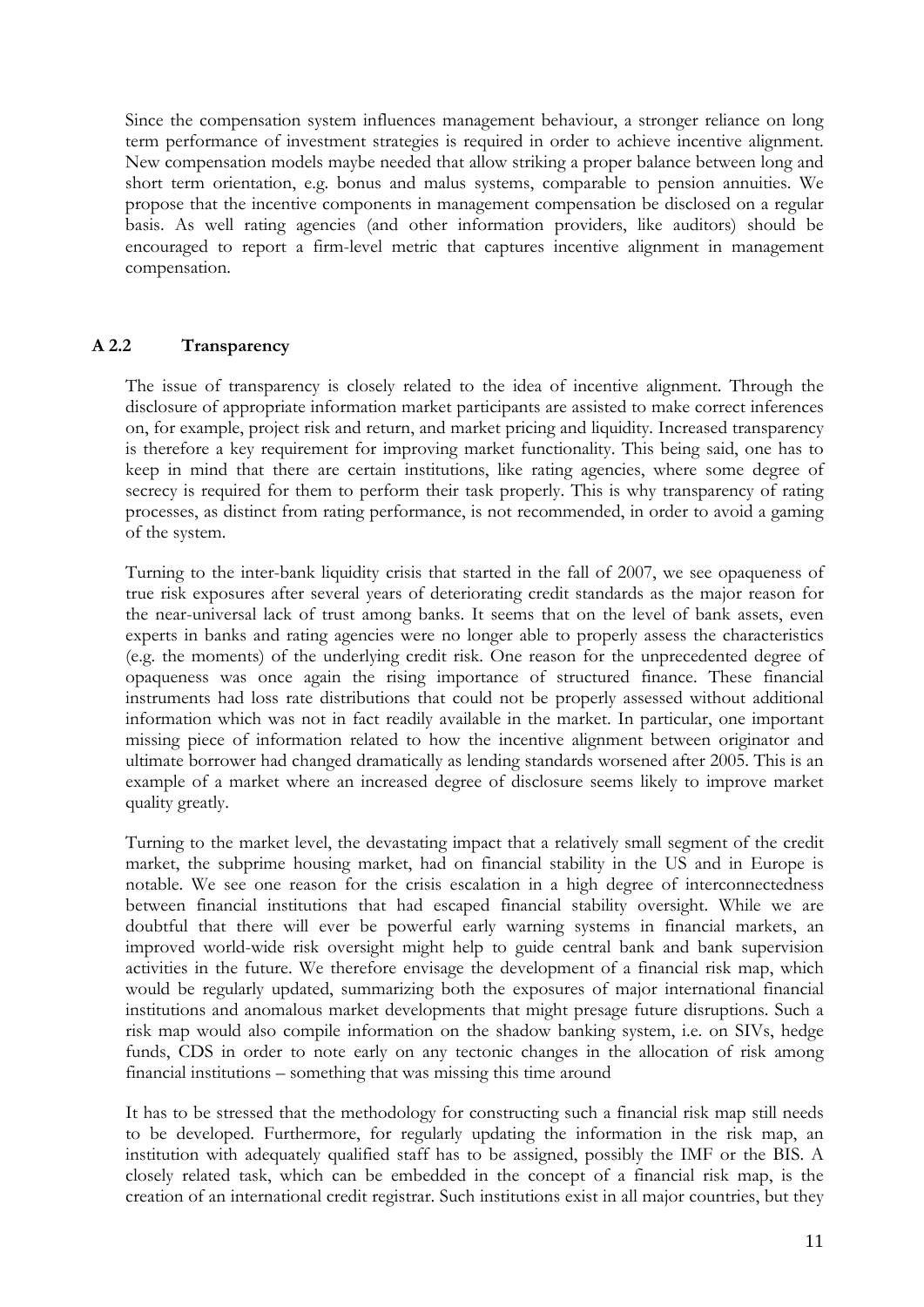do not yet aggregate information on cross-border transactions. We now know that cross-border financial links are abundant, and need to be considered when evaluating the solvency of any financial institution. The credit registrar in Germany is called "*Evidenzzentrale*", and it is currently managed by the Bundesbank. Although, of course, no real time register can be expected, a regularly matrix of liabilities between banks and major corporates may help to maintain transparency in international corporate financing, including interbank lending.

Here is a list of concrete measures suggested by the above arguments.

- 1. We propose to make it mandatory that in securitization transactions the economic first loss position is described and its potential allocation in the market is treated as a bond covenant. It would therefore be disclosed to the market. Retention by the originator need not and should not be mandatory, only disclosure is needed for the market to sort it out, thereby avoiding opaqueness of bank portfolio risk. Rating agencies and other information providers (e.g. auditors) are supposed to report regularly on compliance. Note that the allocation of first loss pieces among market participants has remained a secret to date.
- 2. Furthermore, and reiterating section A 2.1, we propose to disclose on a regular basis the incentive components in management compensation, and to encourage rating agencies (and other information providers, like auditors) to report a firm-level metric that captures incentive alignment in management compensation. Once again, mandatory rules on management compensation, such as salary caps or bonus limits, are expected to backfire. Rather than micromanaging compensation systems, which is likely to produce distortions in the economy, an improved approach to financial regulation needs to overcome opaqueness on corporate incentive structures, allowing the market to price-differentiate according to incentive alignment.
- 3. We suggest an internationally coordinated effort to draw up a global financial risk map that could be updated on a regular basis. The map would attempt to identify building stresses at all major cross-border financial institutions and in all major markets (including derivatives and markets for credit risk transfer). The details of such a risk reporting system would take time to work out, possibly by a task force consisting of market participants, regulators and academics.
- 4. Either as a by-product of the risk map, or as a stand-alone initiative, the creation of a global credit register might be considered. Such a register would compile major interbank and customer-specific exposure data to allow individual market participants, typically those institutions that also deliver the raw data, to learn about major exposures of their counterparties. While the value of such information is appreciated almost universally on a national level, there is nothing commensurate on an international level. Evidently, even the best register will not be able to provide a survey about bank exposures in real time. However, such a register would still capture the longer term trends that history shows have often posted the biggest threat to financial stability.

# **A 2.3 Regulation and Supervision**

The crisis has shown that the existing regulatory and supervisory system has important weaknesses and gaps (see 1.). In particular, supervisors should think more systematically and understand the necessity to moderate the inherent pro-cyclicality of financial markets. The objective must be to avoid the build-up of excessive leverage and to reduce the system's pro-cyclicality.

Consequently,

• Gaps in the supervisory system should be closed,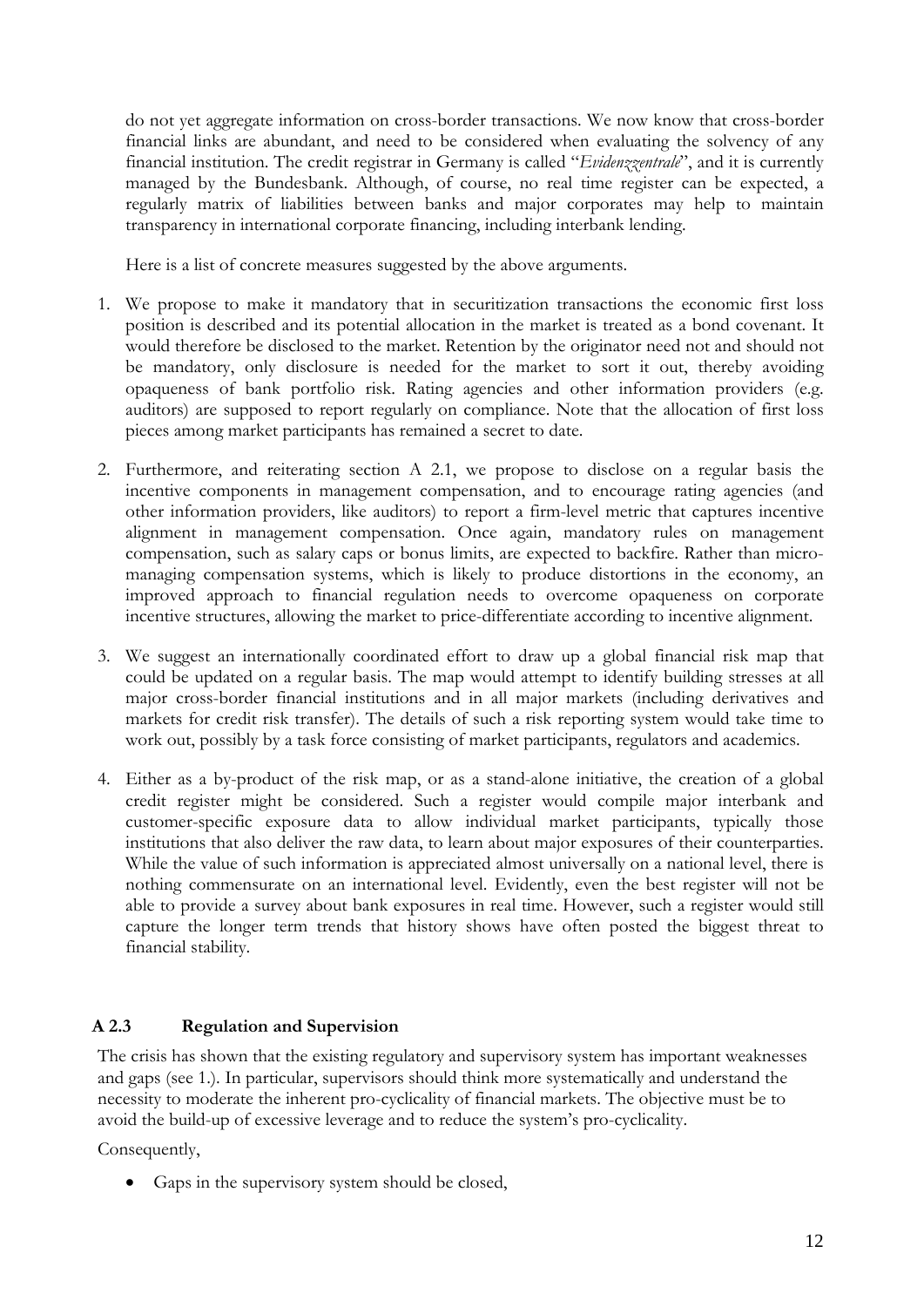- Capital requirements should be tightened and
- The cooperation of different authorities involved in supervision should be improved.
- **a) Gaps** in the supervisory system have been identified in the following areas:
- off-balance sheet activities of banks
- investments funds (including hedge funds and funds that operate inside broader financial institutions, e.g. insurance companies)
- credit rating agencies
- derivatives
- offshore centers

The objective must be to have a supervisory system without any gaps (see 2.1.). However, the necessary measures will differ depending on the nature of the activities. The following measures should be considered:

- Regulators should supervise financial institutions on a fully consolidated basis (as foreseen in Basel II to a large extent) to avoid the emergence of unsupervised risk exposure outside the balance sheets. This should help to reduce regulatory arbitrage.
- Investment funds operating inside banks, insurance companies or non-financial corporates should be supervised comprehensively.
- The "indirect" supervision of hedge funds via their regulated creditors needs to be strengthened by consolidating the information available from different lenders.
- The activities of credit rating agencies should be monitored, including through the implementation of a code of conduct (see 2.1.).
- The creation of a centralised trading platform for derivatives would help to monitor market developments and reduce settlement risks.
- Compliance of offshore-centers with relevant regulations could be improved through an "indirect" approach if all major financial centers were to cooperate (comparison with FATF) in their oversight..
- **b) Capital requirements** under Basel 1 have not been sufficient to avoid the build-up of excessive leverage, and this does not seem likely to improve (indeed it may worsen) under Basel 2.. A tightening along the following lines should be considered after the end of the current crisis:
- Introduction of an additional overall leverage ratio of, perhaps, 20 (as suggested by the Swiss authorities) in addition to the proposed risk-weighted ratios under Basel 2.
- Additional capital requirements for SIVs, conduits and off-balance sheet activities unless they are fully consolidated.
- Additional capital requirements for lending to hedge funds and lending to non-cooperative offshore centers.
- Allowance for liquidity risks

In addition, capital requirements and provisioning rules should be reviewed to make the system less pro-cyclical. This could be done by activating one of the following steps during periods of high economic growth (like in 2004-07) or high credit growth:

o Reduction of the overall leverage ratio.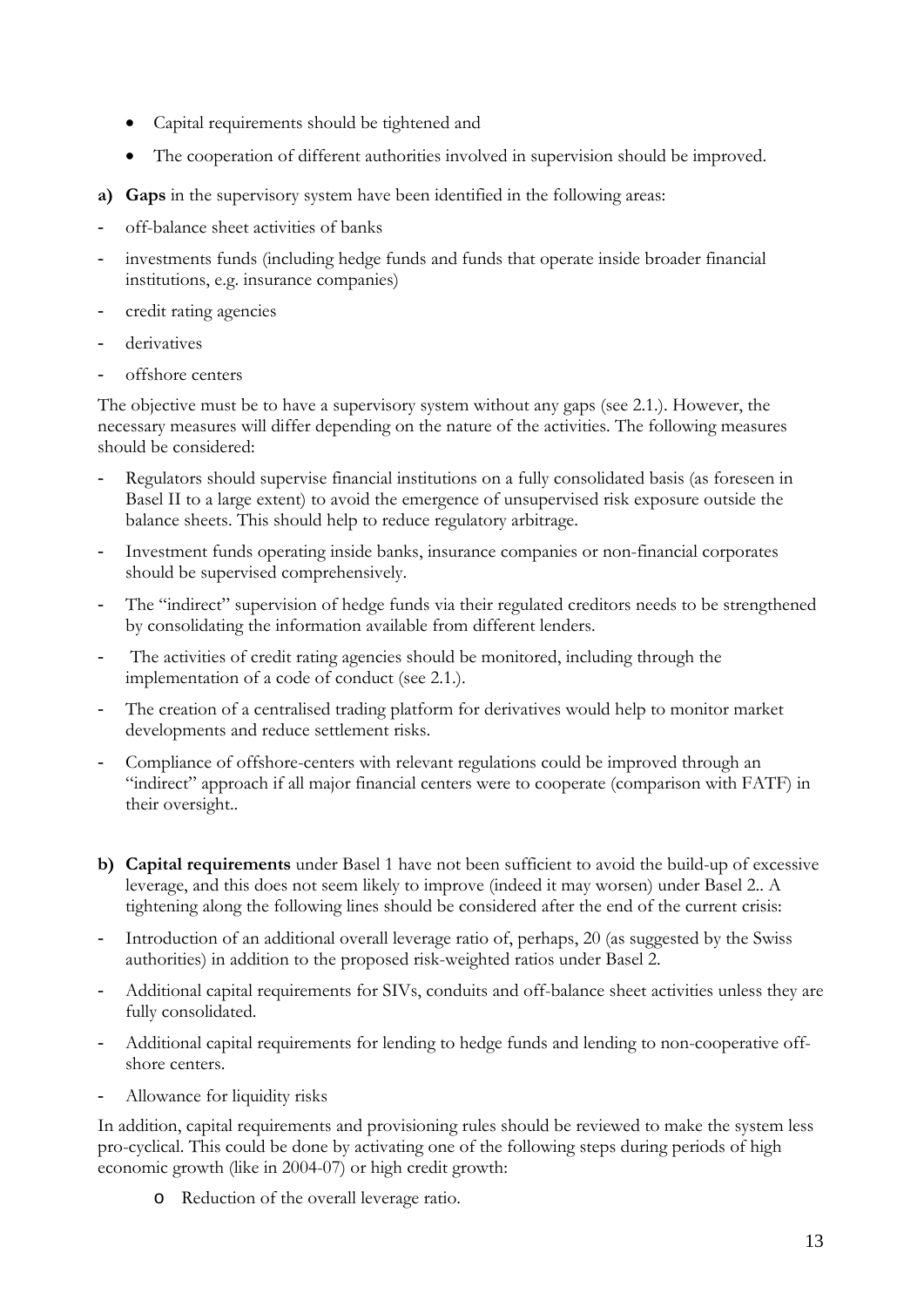- o Grossing up (under pillar 2) of the capital requirements given by pillar 1.
- o Increase in premiums for deposit insurance.

 The activation of su**c**h steps would likely benefit from being "automatic", according to a pre-defined rule. The effect of accounting rules (fair-value accounting) on capital requirements should also be reviewed to establish whether compensating supervisory requirements might be needed.

- **c) Cooperation** among the different authorities and bodies, which are directly or indirectly involved in the supervision of financial institutions, should be improved. The following possibilities should be considered:
- The information flow between national supervisors must be improved. This is essential to obtain a complete picture of the situation of cross-border banks, bank holding companies, hedge funds, and other investment funds.
- The creation of "global colleges of supervisors" for cross-border banks (along the lines of the colleges now created in the EU); this would facilitate the necessary information flow at all times but also the prospects of quick regulatory action (including the use of public funds, if necessary) during difficult times.
- Greater consistency in the regulation of different financial entities (banking, insurance, securities) when conducting similar businesses..
- Enhanced interaction between institutions with experience in assessing macro-prudential risks (central banks, International Financial Institutions) and bodies in charge of assessing microprudential risks (national regulators). An effective early warning system would need to rely on the expertise of both groups of institutions.

# **A 2.4 International Institutions**

As financial markets become more global in nature, international institutions should play a stronger role in crisis prevention. However, we believe that the term "Bretton Woods II" could be easily misunderstood in this context. The current crisis was not caused by the prevailing "floating" exchange rate system. Rather, underlying trends to procyclicality were enhanced by the efforts of countries with large trade surpluses to resist appreciation of their exchange rates. Accordingly, stronger surveillance over macro-economic policies, exchange rate policies and global imbalances are desirable.

A stronger role for international institutions is important because a large number of individual countries cannot coordinate complex financial market issues in an inter-governmental way. However, international standard-setting fora and informal bodies should broaden their membership to strengthen their legitimacy. One of the key questions in this context is how to make the Financial Stability Forum (FSF) more legitimate and more effective.

Crisis prevention in the future will also require a more robust macro-economic policy framework. For many years, monetary and fiscal policies were over-expansionary in many countries and thus contributed to bubbles and the current crisis. The IMF, OECD and the European Commission should improve their assessment of fiscal policies. Current instruments to calculate cyclically adjusted budget balances are insufficient, for example. Central banks that focused too narrowly on inflation targeting and neglected the rapid growth of of monetary and credit aggregates may have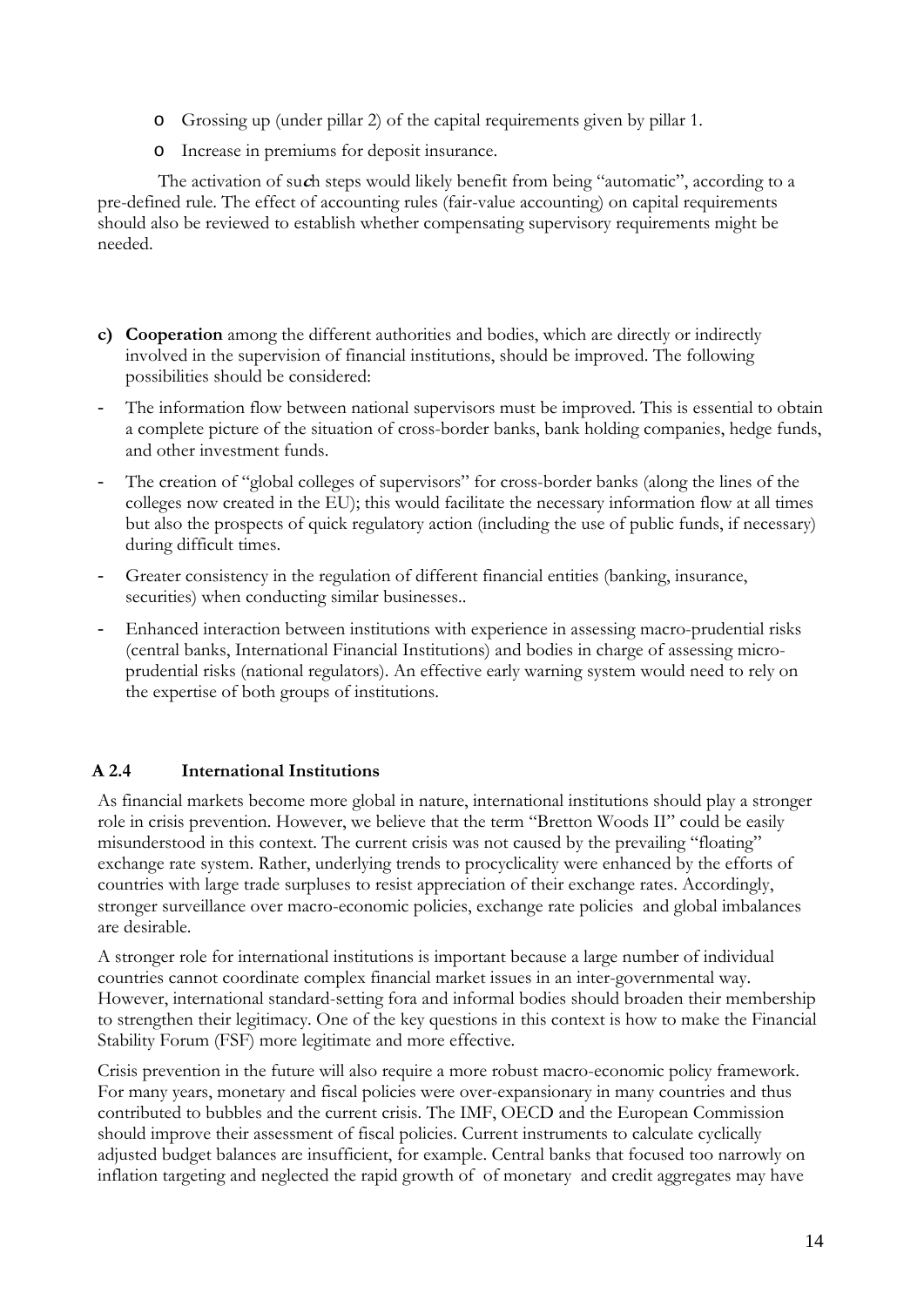missed early signs of the emergence of bubbles in financial assets and housing. Policy loosening in downturns has often been faster than policy tightening in upswings.

The **International Monetary Fund (IMF)** is the leading international institution with a global membership that supervises the international financial system. The IMF's role as an international "watchdog" should be strengthened. This relates to macro-economic issues, like global imbalances and exchange rates, and to financial markets. To this end, the IMF should re-direct its work towards a deeper and more comprehensive analysis of financial market developments in the following way:

- A stronger focus on spillovers between financial markets and the real economy in its country reports and the semi-annual World Economic Outlook.
- An assessment of macro-prudential risks in its country reports and the semi-annual Global Financial Stability Reports.
- Financial Sector Assessment Programs (FSAPs) should become mandatory for all IMF members states and be conducted on a regular basis.
- Comprehensive data on global financial market developments (as a pre-requisite for a global risk map, see 2.1.) should be collected by the BIS and analysed by the IMF*.* Closer cooperation between IMF and BIS should be encouraged in this respect.

With a deeper and more comprehensive knowledge of financial market developments and risks (in addition to the Fund's traditional strength on macro-economics), the IMF could become a better "early-warner".

However, there are limits to what can be reasonably expected from the IMF:

- The more competences and political power the IMF obtains, the greater the interest in political control over its work will be. There is an unavoidable trade-off between the neutrality of the work of the IMF staff, based on rules, and the political interests of its shareholders.
- The IMF does not have the expertise to act as standard setter for financial markets. This task has been carried out successfully by committees of national experts meeting at the BIS (see below) and elsewhere. Double-work should be avoided.
- The IMF does not appear to be suitable to become a global supervisor for the largest international banks since that would interfere with national sovereignty, including the right of Parliaments to approve budgetary expenditures in case of solvency problems (more suitable solution: colleges of supervisors, see above).

Finally, a stronger role for the IMF requires that the voting structure (quotas) of its members is kept under permanent review. The growing weight of emerging economies will require further reductions in the weight of advanced economies in the IMF.

The **Bank for International Settlements (BIS)** has a clear mandate for global financial stability, has more expertise in regulatory and supervisory issues than any other international institution, was more successful than others in warning early about the current crisis and collects a huge amount of financial market data. These strengths of the BIS should be preserved and used effectively.

- Most of the measures proposed above (under 2.3.) would have to be discussed and agreed in the framework of the BIS or one of its committees.
- However, the BIS suffers from a lack of legitimacy because its core decision-making bodies and committees are dominated by G-10 countries. For example, Japan is the only Asian country in the key "Basel Committee on Banking Supervision"; China and Mexico are the only representatives from emerging markets on the BIS Board that comprises 20 members.

The **Financial Stability Forum (FSF),** created in 1999 to bring together Finance Ministries, Central Banks and Supervisors from G7 countries, has become the key body to coordinate and